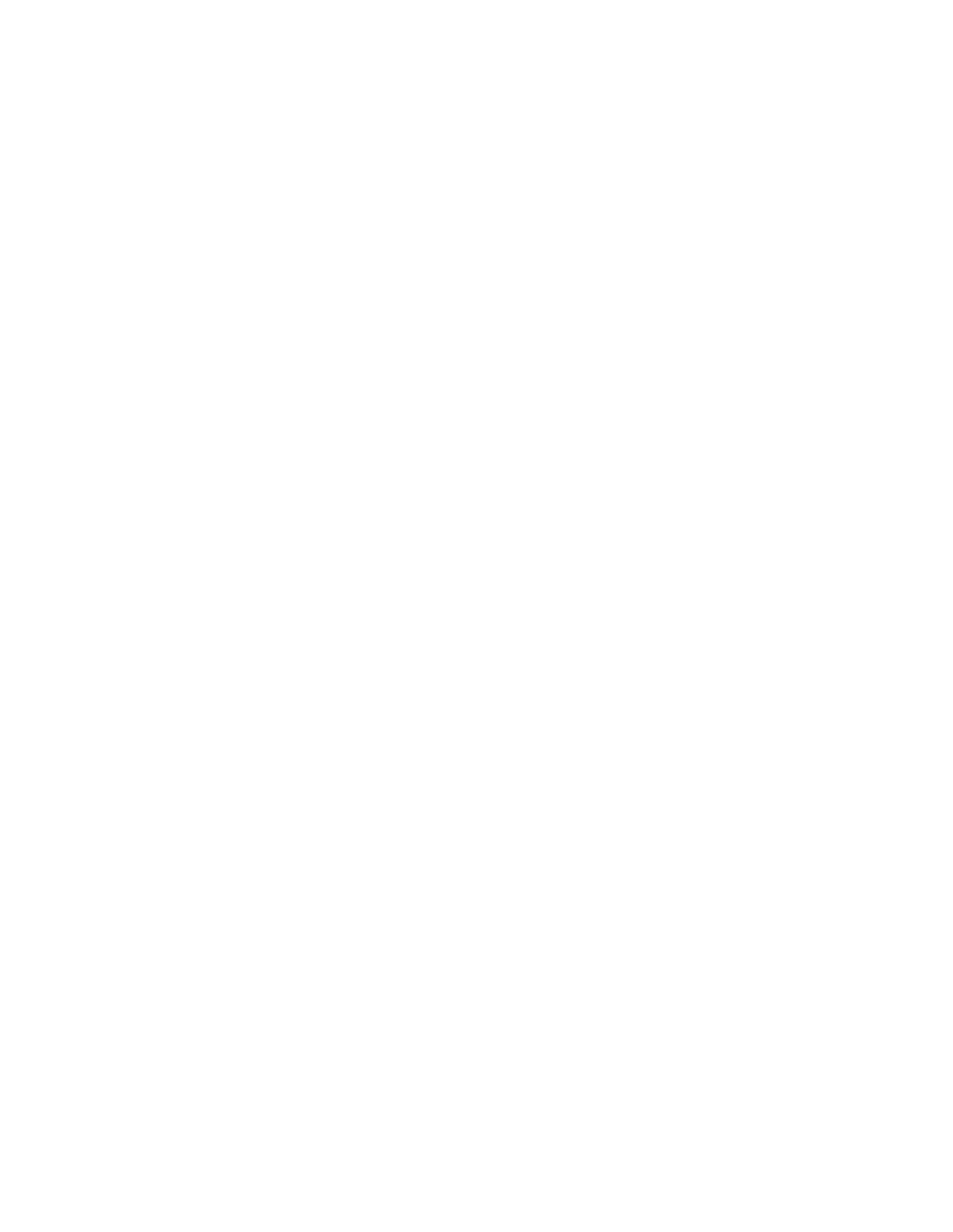## **ENGROSSED SUBSTITUTE SENATE BILL 5837**

\_\_\_\_\_\_\_\_\_\_\_\_\_\_\_\_\_\_\_\_\_\_\_\_\_\_\_\_\_\_\_\_\_\_\_\_\_\_\_\_\_\_\_\_\_\_\_

AS AMENDED BY THE HOUSE \_\_\_\_\_\_\_\_\_\_\_\_\_\_\_\_\_\_\_\_\_\_\_\_\_\_\_\_\_\_\_\_\_\_\_\_\_\_\_\_\_\_\_\_\_\_\_

Passed Legislature - 1991 Regular Session

**State of Washington 52nd Legislature 1991 Regular Session By** Senate Committee on Commerce & Labor (originally sponsored by Senators Anderson, Owen, Snyder and Matson). Read first time March 6, 1991.

 AN ACT Relating to employment; amending RCW 51.08.070, 51.08.180, 51.12.020, 51.12.110, 50.04.140, and 50.04.230; adding a new section to chapter 51.08 RCW; repealing RCW 51.12.115; creating a new section; and providing an effective date.

5 BE IT ENACTED BY THE LEGISLATURE OF THE STATE OF WASHINGTON:

6 NEW SECTION. **Sec. 1.** A new section is added to chapter 51.08 RCW 7 to read as follows:

 As a separate alternative to the definition of "employer" under section 2 of this act and the definition of "worker" under section 3 of this act, services performed by an individual for remuneration shall not constitute employment subject to this title if it is shown that: (1) The individual has been and will continue to be free from control or direction over the performance of the service, both under 14 the contract of service and in fact; and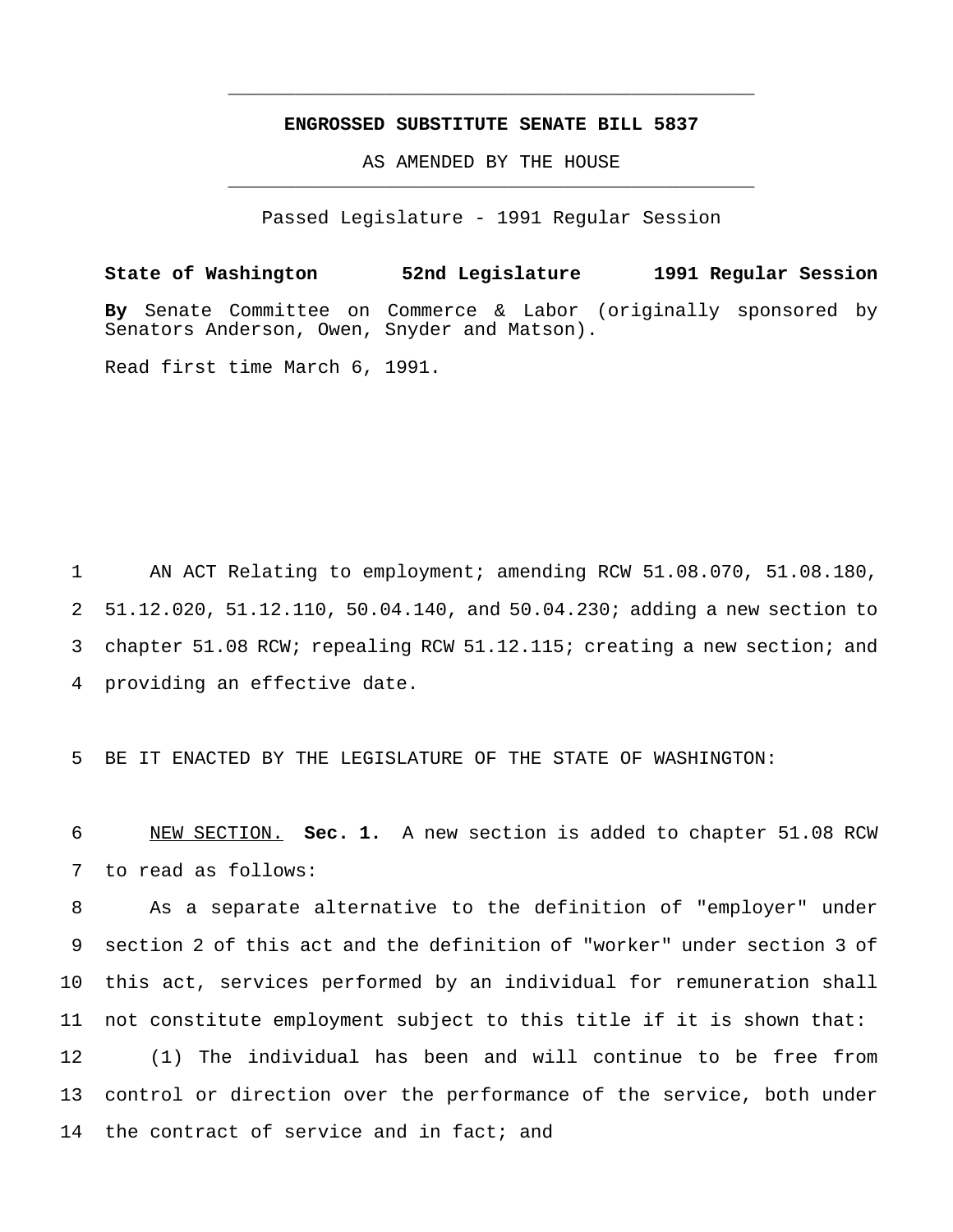(2) The service is either outside the usual course of business for which the service is performed, or the service is performed outside all of the places of business of the enterprise for which the service is performed, or the individual is responsible, both under the contract and in fact, for the costs of the principal place of business from which the service is performed; and

 (3) The individual is customarily engaged in an independently established trade, occupation, profession, or business, of the same nature as that involved in the contract of service, or the individual has a principal place of business for the business the individual is conducting that is eligible for a business deduction for federal income 12 tax purposes; and

 (4) On the effective date of the contract of service, the individual is responsible for filing at the next applicable filing period, both under the contract of service and in fact, a schedule of expenses with the internal revenue service for the type of business the individual is conducting; and

 (5) On the effective date of the contract of service, or within a reasonable period after the effective date of the contract, the individual has established an account with the department of revenue, and other state agencies as required by the particular case, for the business the individual is conducting for the payment of all state taxes normally paid by employers and businesses and has registered for and received a unified business identifier number from the state of Washington; and

 (6) On the effective date of the contract of service, the individual is maintaining a separate set of books or records that reflect all items of income and expenses of the business which the individual is conducting.

# ESSB 5837.SL p. 2 of 11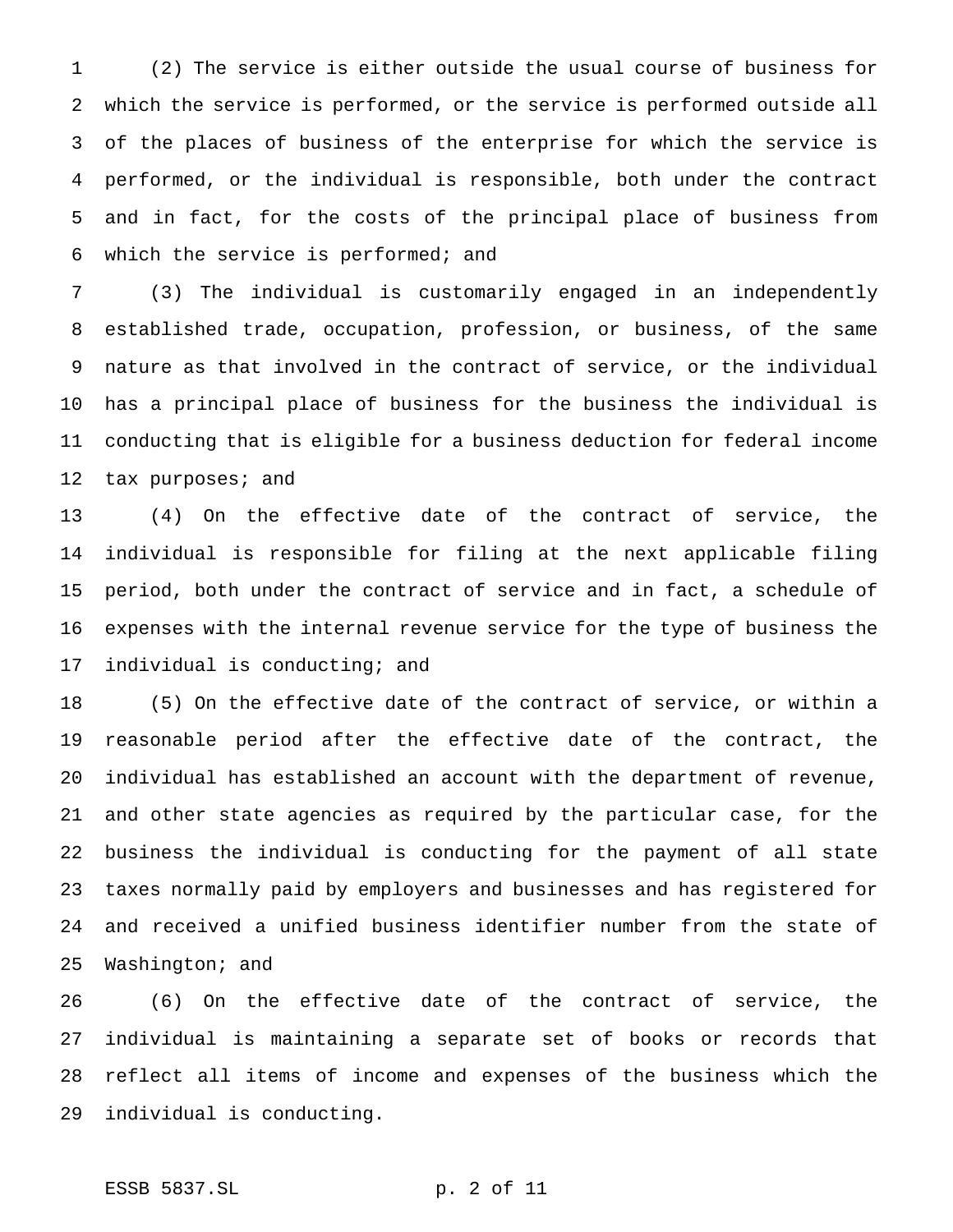**Sec. 2.** RCW 51.08.070 and 1981 c 128 s 1 are each amended to read as follows:

 "Employer" means any person, body of persons, corporate or otherwise, and the legal representatives of a deceased employer, all while engaged in this state in any work covered by the provisions of this title, by way of trade or business, or who contracts with one or more workers, the essence of which is the personal labor of such worker 8 or workers. Or as a separate alternative, persons or entities are not 9 employers when they contract or agree to remunerate the services performed by an individual who meets the tests set forth in subsections 11 (1) through (6) of section 1 of this act.

 For the purposes of this title, a contractor registered under chapter 18.27 RCW or licensed under chapter 19.28 RCW is not an employer when:

 (1) Contracting with any other person, firm, or corporation currently engaging in a business which is registered under chapter 18.27 RCW or licensed under chapter 19.28 RCW;

 (2) The person, firm, or corporation has a principal place of business which would be eligible for a business deduction for internal revenue service tax purposes other than that furnished by the contractor for which the business has contracted to furnish services; (3) The person, firm, or corporation maintains a separate set of books or records that reflect all items of income and expenses of the business; and

 (4) The work which the person, firm, or corporation has contracted to perform is:

(a) The work of a contractor as defined in RCW 18.27.010; or

 (b) The work of installing wires or equipment to convey electric current or installing apparatus to be operated by such current as it pertains to the electrical industry as described in chapter 19.28 RCW.

p. 3 of 11 ESSB 5837.SL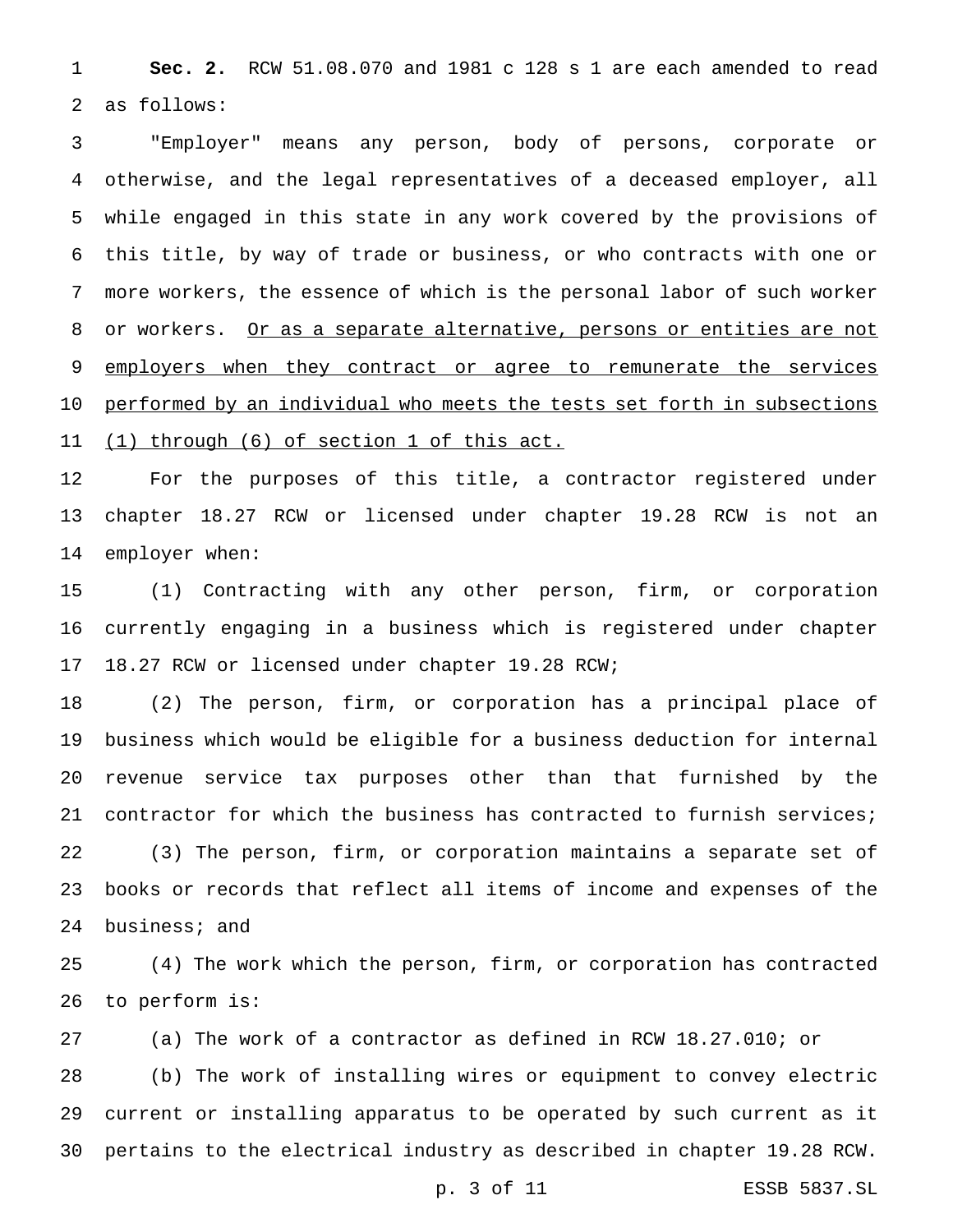**Sec. 3.** RCW 51.08.180 and 1987 c 175 s 3 are each amended to read as follows:

 (1) "Worker" means every person in this state who is engaged in the employment of an employer under this title, whether by way of manual labor or otherwise in the course of his or her employment; also every person in this state who is engaged in the employment of or who is working under an independent contract, the essence of which is his or her personal labor for an employer under this title, whether by way of 9 manual labor or otherwise, in the course of his or her employment, or as a separate alternative, a person is not a worker if he or she meets the tests set forth in subsections (1) through (6) of section 1 of this 12 act: PROVIDED, That a person is not a worker for the purpose of this title, with respect to his or her activities attendant to operating a truck which he or she owns, and which is leased to a common or contract carrier.

 (2) For the purposes of this title, any person, firm, or corporation currently engaging in a business which is registered under chapter 18.27 RCW or licensed under chapter 19.28 RCW is not a worker when:

 (a) Contracting to perform work for any contractor registered under chapter 18.27 RCW or licensed under chapter 19.28 RCW;

 (b) The person, firm, or corporation has a principal place of business which would be eligible for a business deduction for internal revenue service tax purposes other than that furnished by the contractor for which the business has contracted to furnish services; (c) The person, firm, or corporation maintains a separate set of books or records that reflect all items of income and expenses of the business; and

 (d) The work which the person, firm, or corporation has contracted to perform is:

ESSB 5837.SL p. 4 of 11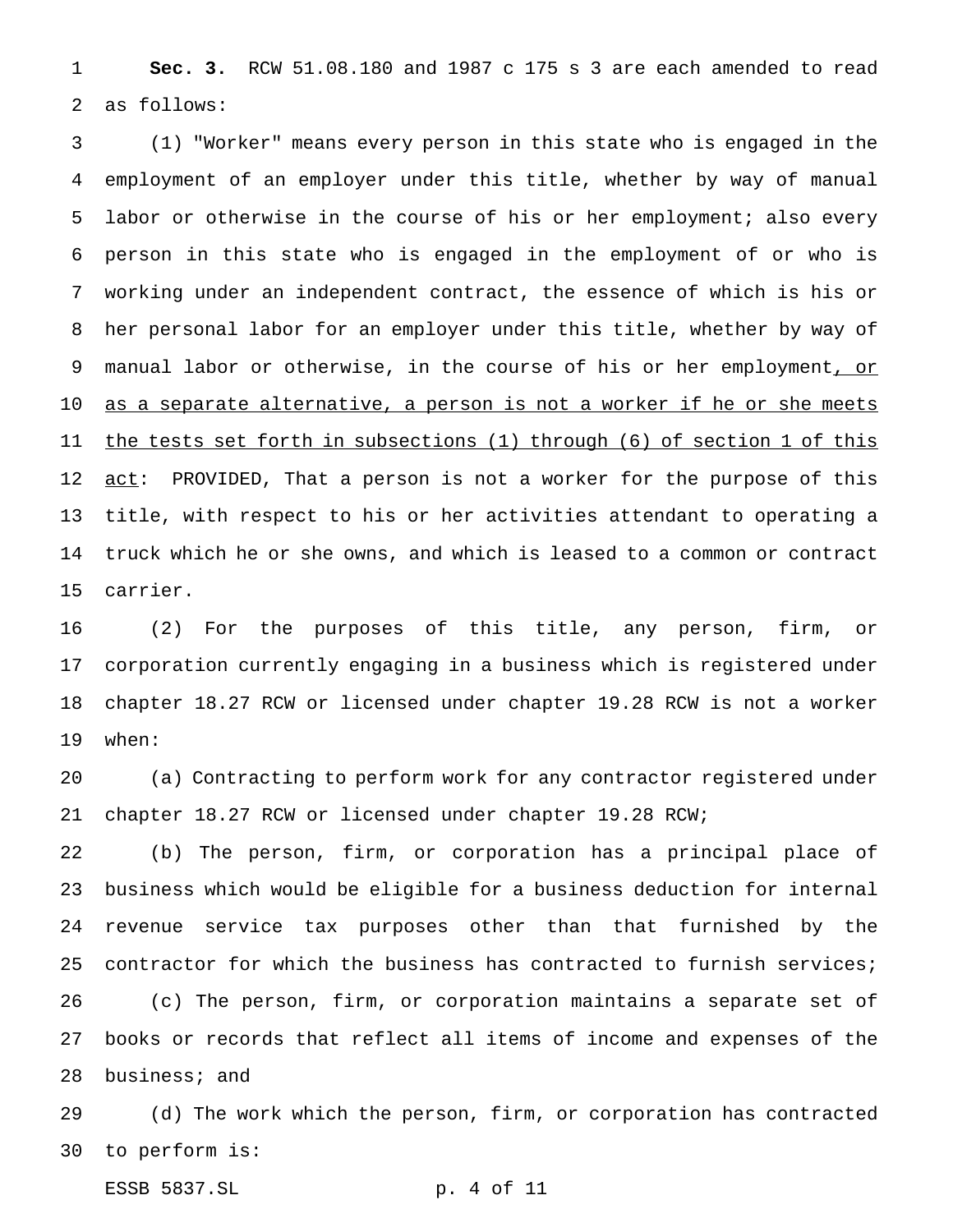(i) The work of a contractor as defined in RCW 18.27.010; or

 (ii) The work of installing wires or equipment to convey electric current or installing apparatus to be operated by such current as it pertains to the electrical industry as described in chapter 19.28 RCW.

 (3) Any person, firm, or corporation registered under chapter 18.27 RCW or licensed under chapter 19.28 RCW including those performing work for any contractor registered under chapter 18.27 RCW or licensed under chapter 19.28 RCW is a worker when the contractor supervises or controls the means by which the result is accomplished or the manner in which the work is performed.

 (4) For the purposes of this title, any person participating as a driver or back-up driver in commuter ride sharing, as defined in RCW 46.74.010(1), is not a worker while driving a ride-sharing vehicle on behalf of the owner or lessee of the vehicle.

 **Sec. 4.** RCW 51.12.020 and 1987 c 316 s 2 are each amended to read as follows:

 The following are the only employments which shall not be included within the mandatory coverage of this title:

 (1) Any person employed as a domestic servant in a private home by an employer who has less than two employees regularly employed forty or more hours a week in such employment.

 (2) Any person employed to do gardening, maintenance, repair, remodeling, or similar work in or about the private home of the employer.

 (3) A person whose employment is not in the course of the trade, business, or profession of his or her employer and is not in or about the private home of the employer.

 (4) Any person performing services in return for aid or sustenance only, received from any religious or charitable organization.

p. 5 of 11 ESSB 5837.SL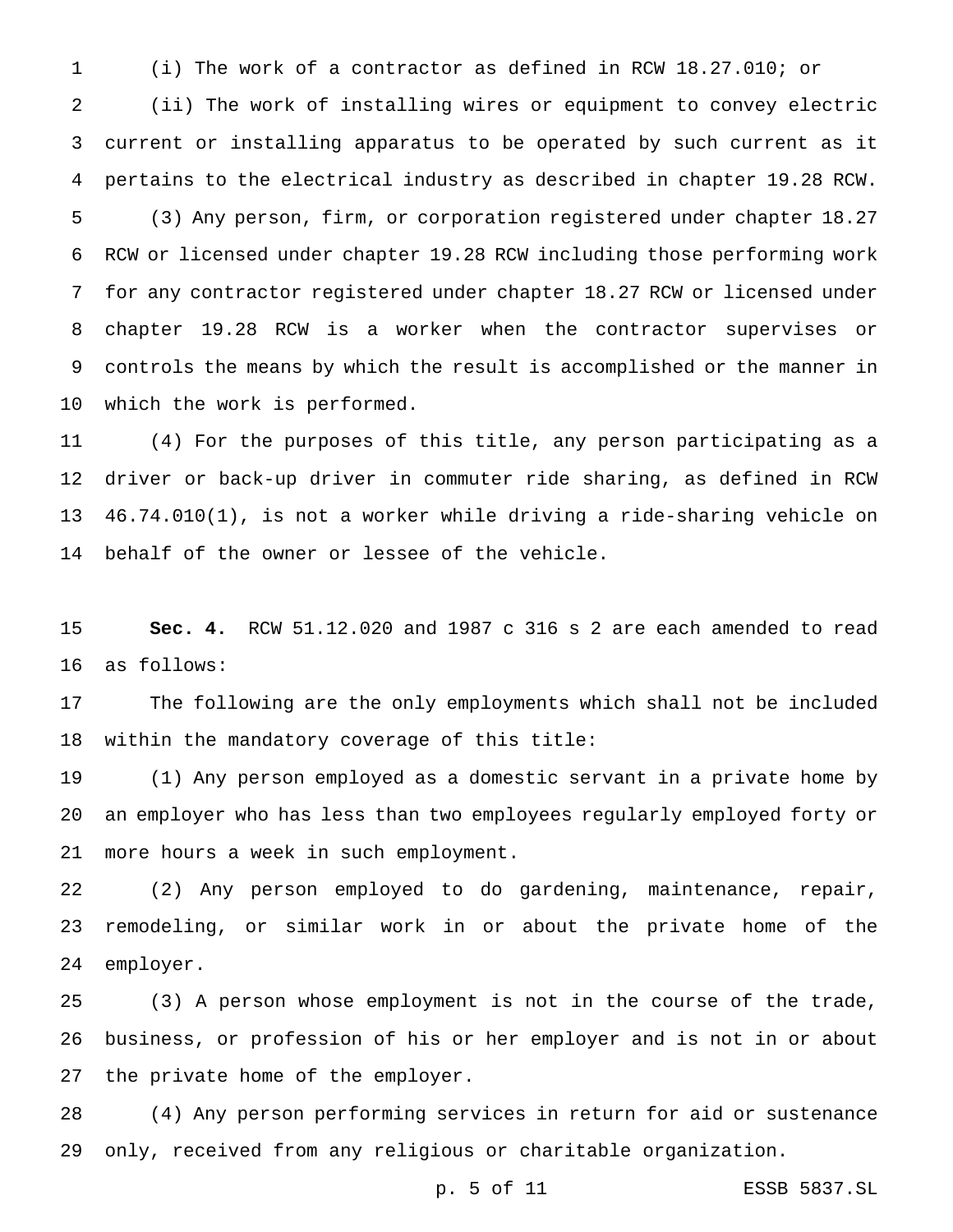1 (5) Sole proprietors or partners((: PROVIDED, That after July 26, 2 <del>1981, sole proprietors or partners who for the first time register</del> 3 under chapter 18.27 RCW or become licensed for the first time under 4 chapter 19.28 RCW shall be included under the mandatory coverage 5 provisions of this title subject to the provisions of RCW 51.32.030. 6 These persons may elect to withdraw from coverage under RCW  $7 \quad 51.12.115)$ ).

8 (6) Any child under eighteen years of age employed by his <u>or her</u> 9 parent or parents in agricultural activities on the family farm.

10 (7) Jockeys while participating in or preparing horses for race 11 meets licensed by the Washington horse racing commission pursuant to 12 chapter 67.16 RCW.

 $13$  (8)(a) Except as otherwise provided in (b) of this subsection, any 14 <u>bona fide</u> officer of a corporation <u>voluntarily</u> elected ((<del>and</del> 15 empowered)) or voluntarily appointed in accordance with the articles of 16 incorporation or bylaws of  $((a)$  the corporation, who at all times 17 during the period involved is also a bona fide director, and who is 18 also a shareholder of the corporation. Only such officers who exercise 19 substantial control in the daily management of the corporation and 20 whose primary responsibilities do not include the performance of manual 21 labor are included within this subsection.

22 (b) Alternatively, a corporation that is not a "public company" as 23 defined in RCW 23B.01.400(19) may exempt eight or fewer bona fide 24 officers, who are voluntarily elected or voluntarily appointed in 25 accordance with the articles of incorporation or bylaws of the 26 corporation and who exercise substantial control in the daily 27 management of the corporation, from coverage under this title without 28 regard to the officers' performance of manual labor if the exempted 29 officer is a shareholder of the corporation, or may exempt any number 30 of officers if all the exempted officers are related by blood within ESSB 5837.SL p. 6 of 11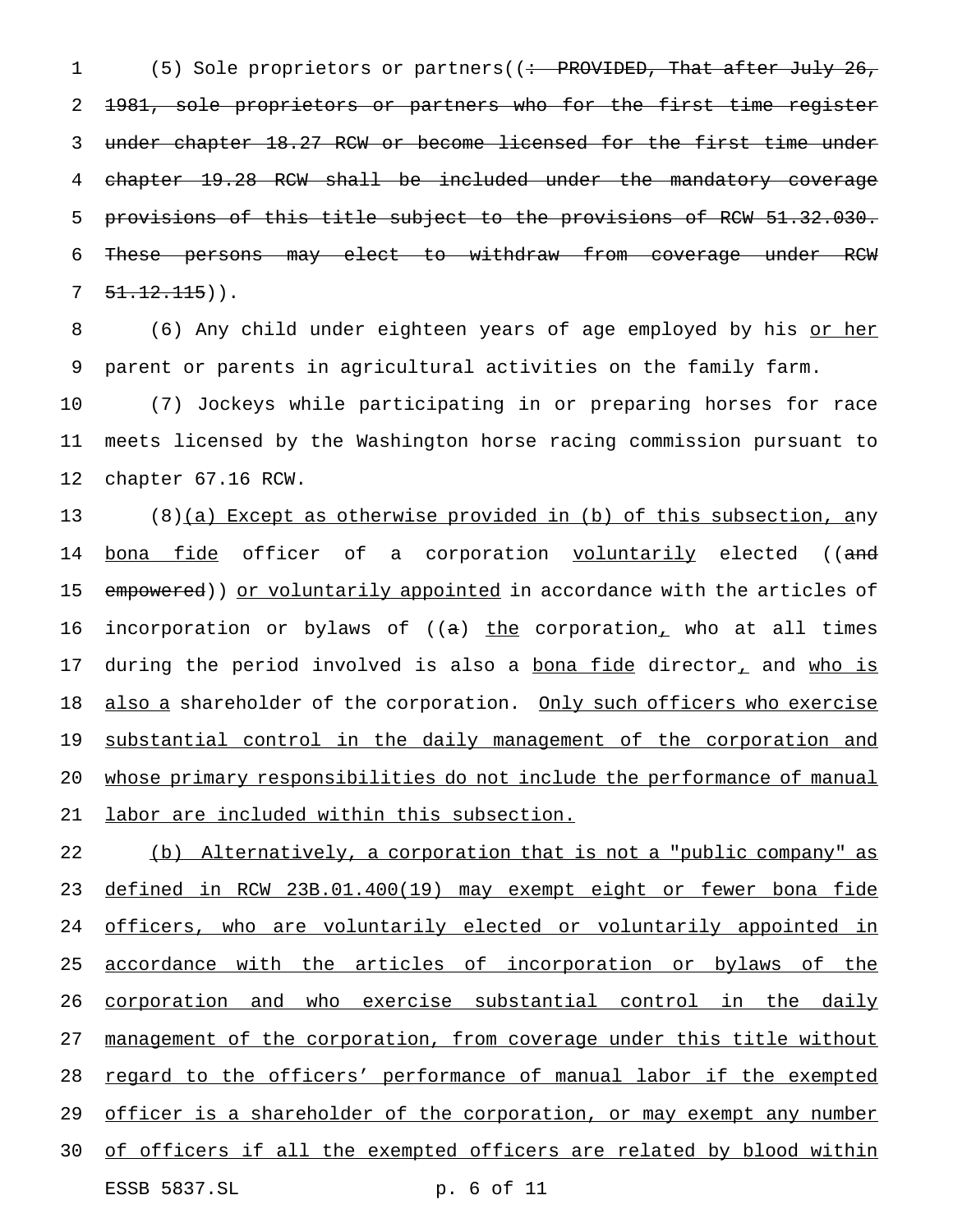1 the third degree or marriage. If a corporation that is not a "public company" elects to be covered under subsection (8)(a) of this section, the corporation's election must be made on a form prescribed by the department and under such reasonable rules as the department may adopt. (c) Determinations respecting the status of persons performing services for a corporation shall be made, in part, by reference to Title 23B RCW and to compliance by the corporation with its own articles of incorporation and bylaws. For the purpose of determining 9 coverage under this title, substance shall control over form, and mandatory coverage under this title shall extend to all workers of this state, regardless of honorary titles conferred upon those actually serving as workers.

13 ((However, any)) (d) A corporation may elect to cover ((such)) 14 officers who are ((<del>in fact employees of the corporation</del>)) <u>exempted by</u> 15 this subsection in the manner provided by RCW 51.12.110.

 (9) Services rendered by a musician or entertainer under a contract with a purchaser of the services, for a specific engagement or engagements when such musician or entertainer performs no other duties for the purchaser and is not regularly and continuously employed by the purchaser. A purchaser does not include the leader of a group or recognized entity who employs other than on a casual basis musicians or entertainers.

 (10) Services performed by a newspaper carrier selling or 24 distributing newspapers on the street or from house to house.

25 (11) Services performed by an insurance agent, insurance broker, or insurance solicitor, as defined in RCW 48.17.010, 48.17.020, and 48.17.030, respectively.

 **Sec. 5.** RCW 51.12.110 and 1982 c 63 s 17 are each amended to read as follows: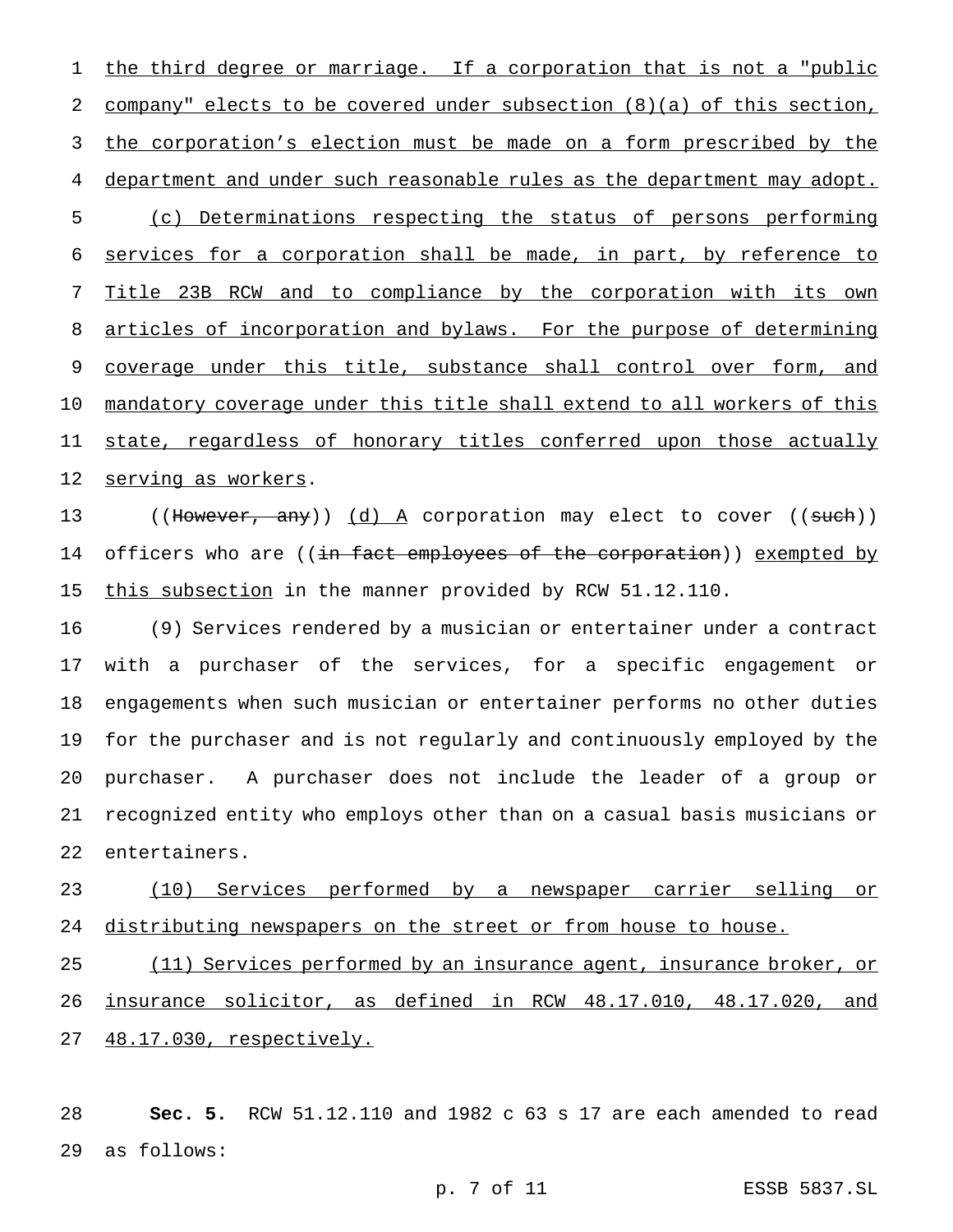Any employer who has in his or her employment any person or persons 2 excluded from mandatory coverage pursuant to RCW 51.12.020 ( $(\frac{1}{1}, \frac{2}{7})$  $(3)$ ,  $(4)$ ,  $(6)$ ,  $(7)$ ,  $(8)$ , or  $(9)$ )) may file notice in writing with the director, on such forms as the department may provide, of his or her election to make such persons otherwise excluded subject to this title. The employer shall forthwith display in a conspicuous manner about his or her works, and in a sufficient number of places to reasonably inform his or her workers of the fact, printed notices furnished by the department stating that he or she has so elected. Said election shall become effective upon the filing of said notice in writing. The employer and his or her workers shall be subject to all the provisions of this title and entitled to all of the benefits thereof: PROVIDED, That those who have heretofore complied with the foregoing conditions and are carried and considered by the department as within the purview of this title shall be deemed and considered as having fully complied with its terms and shall be continued by the department as entitled to all of the benefits and subject to all of the liabilities without other or further action. Any employer who has complied with this section may withdraw his or her acceptance of liability under this title by filing written notice with the director of the withdrawal of his or her acceptance. Such withdrawal shall become effective thirty days after the filing of such notice or on the date of the termination of the security for payment of compensation, whichever last occurs. The employer shall, at least thirty days before the effective date of the withdrawal, post reasonable notice of such withdrawal where the affected worker or workers work and shall otherwise notify personally the affected workers. Withdrawal of acceptance of this title shall not affect the liability of the department or self-insurer for compensation for any injury occurring during the period of acceptance.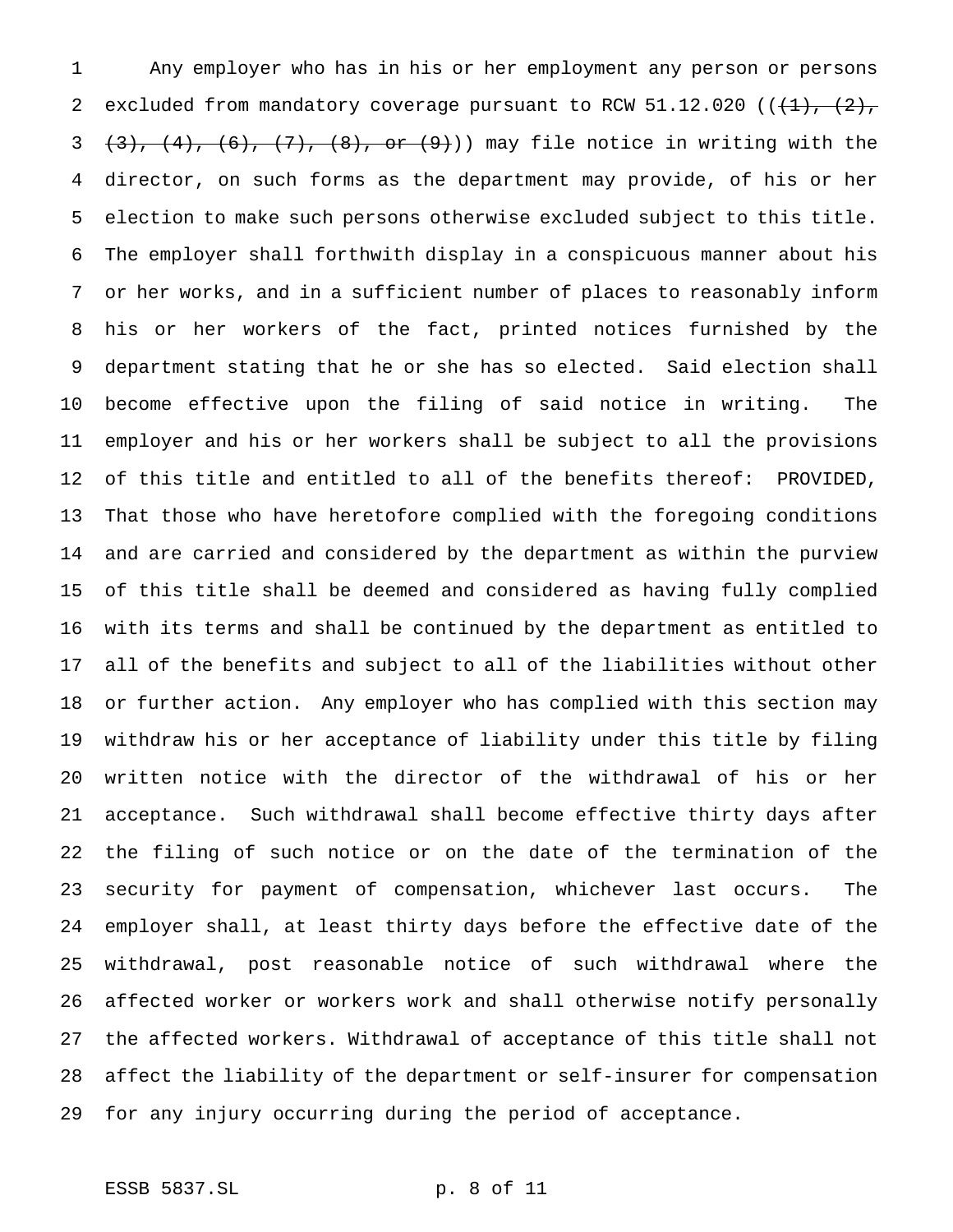The department shall have the power to cancel the elective adoption coverage if any required payments or reports have not been made. Cancellation by the department shall be no later than thirty days from the date of notice in writing by the department advising of cancellation being made.

 **Sec. 6.** RCW 50.04.140 and 1945 c 35 s 15 are each amended to read as follows:

 Services performed by an individual for remuneration shall be deemed to be employment subject to this title unless and until it is 10 shown to the satisfaction of the commissioner that:

 $(1)(a)$  Such individual has been and will continue to be free from control or direction over the performance of such service, both under 13 his or her contract of service and in fact; and

 $((2))$  (b) Such service is either outside the usual course of business for which such service is performed, or that such service is performed outside of all the places of business of the enterprises for 17 which such service is performed; and

 $((+3))$  (c) Such individual is customarily engaged in an independently established trade, occupation, profession, or business, 20 of the same nature as that involved in the contract of service.

 (2) Or as a separate alternative, it shall not constitute 22 employment subject to this title if it is shown that:

 (a) Such individual has been and will continue to be free from 24 control or direction over the performance of such service, both under 25 his or her contract of service and in fact; and

 (b) Such service is either outside the usual course of business for 27 which such service is performed, or that such service is performed outside of all the places of business of the enterprises for which such service is performed, or the individual is responsible, both under the

p. 9 of 11 ESSB 5837.SL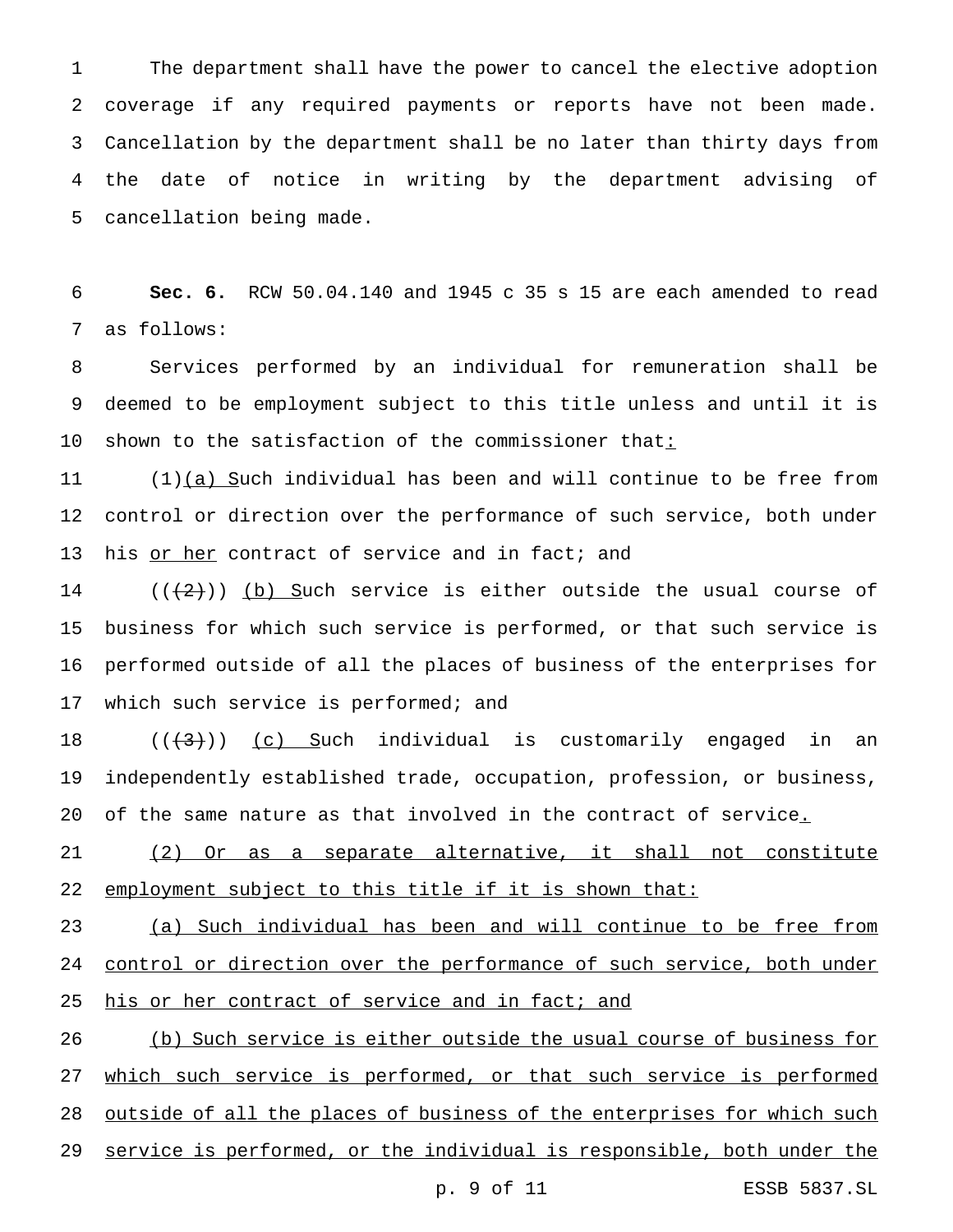contract and in fact, for the costs of the principal place of business 2 from which the service is performed; and

 (c) Such individual is customarily engaged in an independently established trade, occupation, profession, or business, of the same nature as that involved in the contract of service, or such individual has a principal place of business for the work the individual is conducting that is eligible for a business deduction for federal income 8 tax purposes; and

9 (d) On the effective date of the contract of service, such individual is responsible for filing at the next applicable filing period, both under the contract of service and in fact, a schedule of 12 expenses with the internal revenue service for the type of business the individual is conducting; and

 (e) On the effective date of the contract of service, or within a 15 reasonable period after the effective date of the contract, such individual has established an account with the department of revenue, 17 and other state agencies as required by the particular case, for the business the individual is conducting for the payment of all state 19 taxes normally paid by employers and businesses and has registered for and received a unified business identifier number from the state of Washington; and

 (f) On the effective date of the contract of service, such individual is maintaining a separate set of books or records that reflect all items of income and expenses of the business which the individual is conducting."

 **Sec. 7.** RCW 50.04.230 and 1947 c 5 s 24 are each amended to read as follows:

 The term "employment" shall not include service performed by an 29 insurance agent, insurance broker, or insurance solicitor or a real ESSB 5837.SL p. 10 of 11